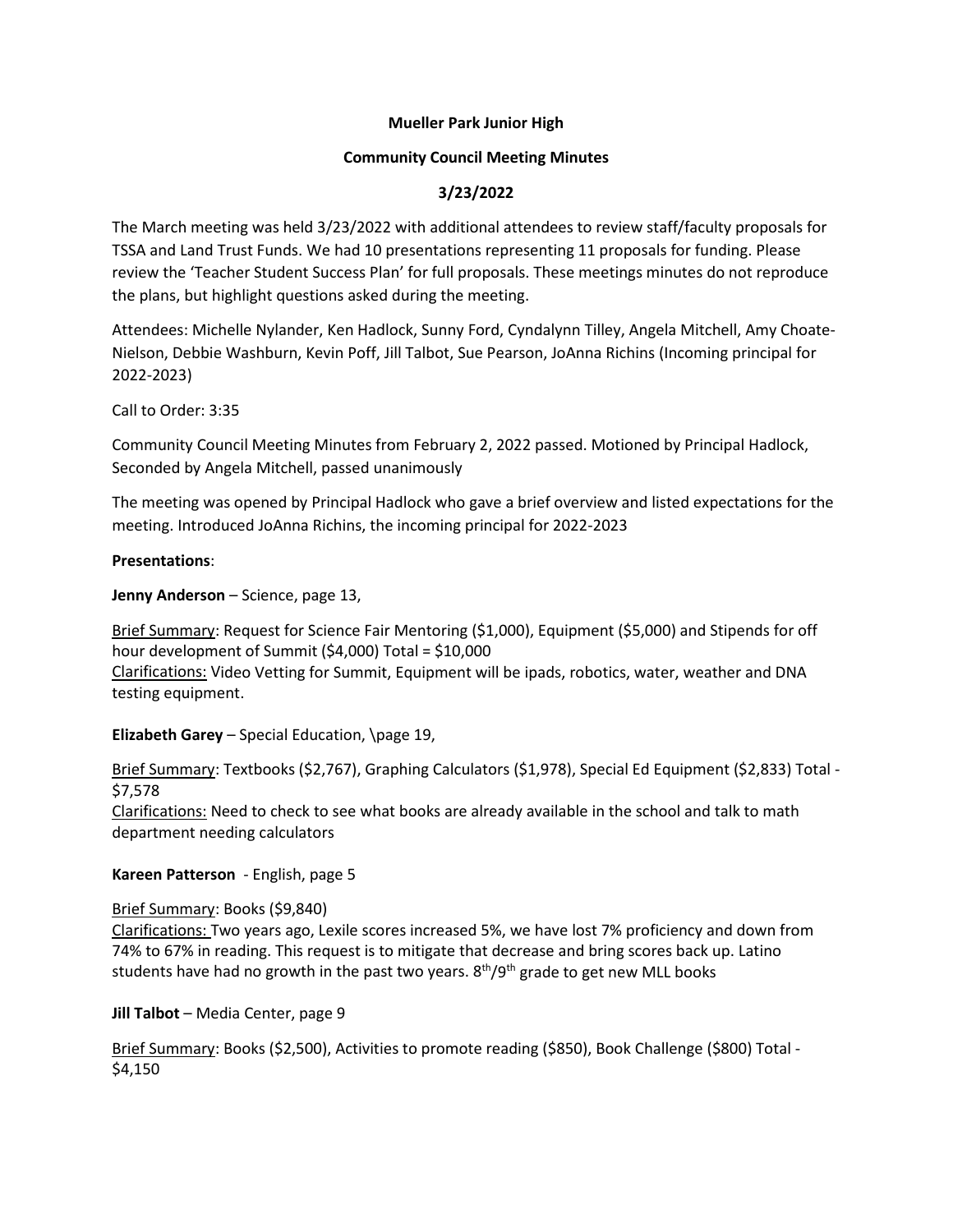Clarifications: Proficiency testing levels down in whole school study. eBooks and Audio books will be on Sora. Purchasing these books gives our students priority for those books, decreasing the average 24 week waiting list. There is 24-hour access to these books. Cost is about \$20-30 per book and will purachase about 100 titles. Activities being considered are Reading Football and Holiday Challenge, Goal is one activity per term and encourage reading. Create a reading grid to encourage trying different genres.

## **Burkley Page/Lindsay Rigby** – Fine Arts, pages 1 and 11

Brief Summary (page 1): New photography class being offered next year. There will be 9 sessions at 36 students per class and they are already full. This covers about 360 children, which is about 1/3 of the school. Equipment (\$21,940) Total - \$21,940

Clarifications (page 1): DSLR cameras to be purchased and 20 computers including software (Adobe/Lightroom), computers need to be fast, toner and printing costs included.

Brief Summary (page 11): Special chairs to promote correct posture for singing and playing instruments (\$10,000) – Total \$10,000

Clarifications (page 11): Doesn't fall under capital budget because are specialty chairs, not regular class room chairs

### **Jill Hedberg – Presented by Sunny Ford** Counseling and CTE, page 3

Brief Summary: Student Success Advocate Salary (\$21,956)

Clarifications: Counselors provide 3 lessons per year for  $7<sup>th</sup>$  graders during CTE class, SSA meets with students one-on-one about 72 who are struggling. Starting a mindfulness class which will have 30-45 students per session. Previously funded with TSSP money (possibly).

### **Heather Holty** Math – page 7

Brief Summary: Scientific Calculators (\$4,500), Planning outside of contracted hours (\$4,000), Manipulatives (\$200)

Clarifications: Will replace a few calculators in each classroom. Cost for math packets (\$8000) added during the meeting and will be printed by the district at a cost and time savings. Increasing total to \$16,700. Clarification of difference between Summit, math packets and Delta Math.

### **Kevin Poff** – Social Studies, page 15

Brief Summary: Planning during non-contracted hours (\$1,200), Conference (\$400), Field Trips (\$2,100), Globes (\$4,000, note this is a typo and \$2,000 is being requested), Atlases (\$1,800), Wall Maps (\$750) Total - \$16,550

Clarifications: A typo was found on the cost of the globes. 20 X \$100 = \$2,000. This was a transcribing typo as the original request was for \$2,000. Which would change the total cost to \$14,550. However, it was mentioned that headphones are needed. This could be funded by the extra \$2000 in the request, or there are several headphones in the media center not being used. The maps and atlases will be shared with Special Education.

### **Marianne Newbold** – World Languages, page 21